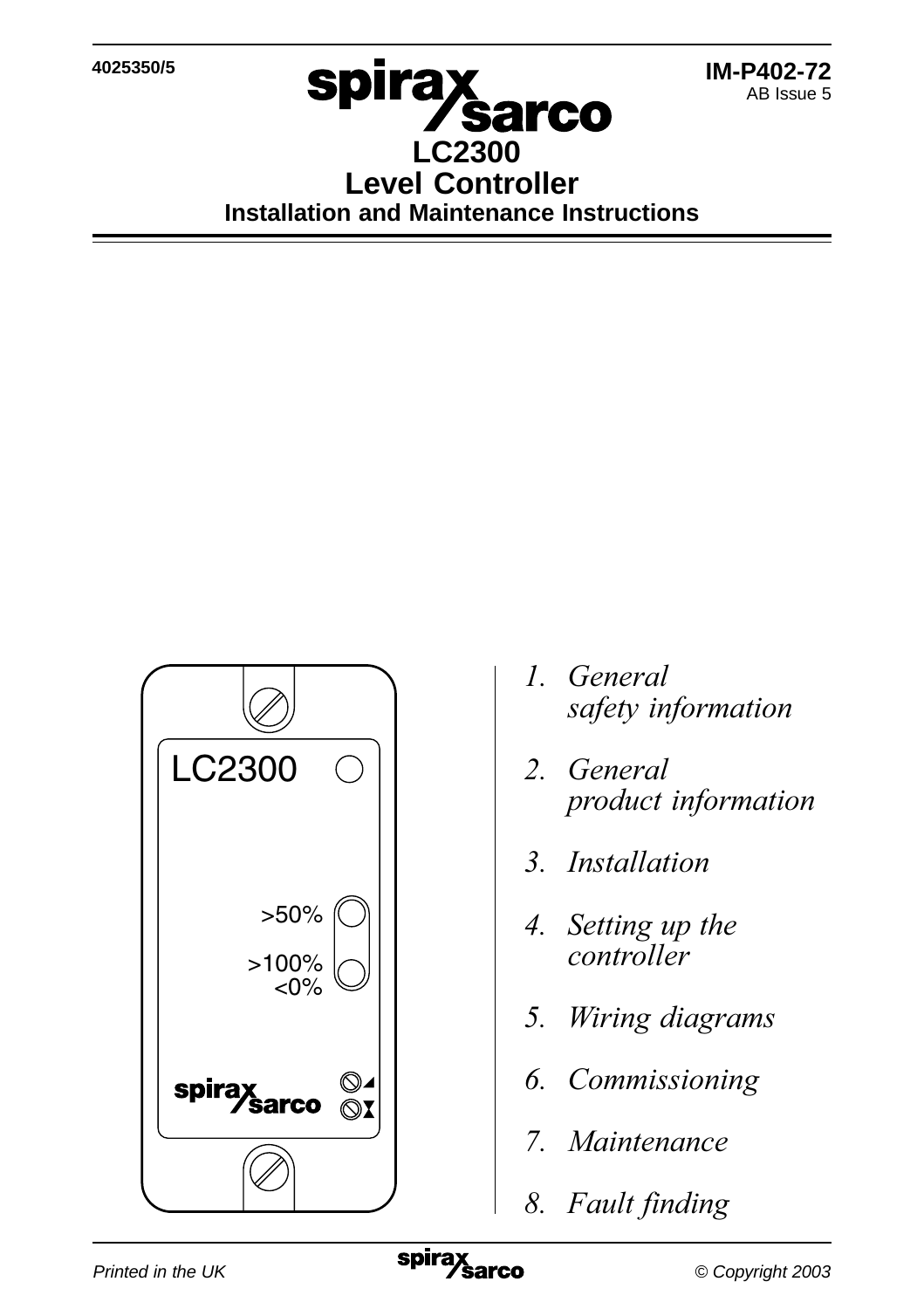# 1. General safety information

**Your attention is drawn to the Safety Information leaflet, IM-GCM-10, as well as to any National or local regulations.**

**Safe operation of the product depends on it being properly installed, commissioned and maintained by a qualified person in compliance with the operating instructions.**

**It is essential to comply with general installation and safety instructions for pipeline and plant construction, as well as to make proper use of tools and safety equipment.**

**The product is designed and constructed to withstand the forces encountered during normal use. Use of the product for any other purpose, or failure to install the product in accordance with these Installation and Maintenance Instructions, could cause damage to the product, will invalidate any marking, and may cause injury or fatality to personnel.**

### **Additional Safety Notes:**

### **Level control and level limiting products in steam boilers**

**Products /systems must be selected, installed, operated, and tested in accordance with: - Local or National standards and regulations.**

- **- Guidance Notes, (Health and Safety Executive PM5 in the UK).**
- **- The requirements of Approvals Authorities.**
- **- Boiler Inspection Bodies.**
- **- Boiler manufacturer's specifications.**

**Two independent low water limiting systems must be installed on steam boilers. Level probes must be installed in separate protection tubes/chambers, with sufficient clearance between the tips, and earth.**

**Each probe must be connected to an independent controller. The alarm relays must isolate the boiler heat supply at low alarm status.**

**A high water alarm may be part of the water level control, or a separate system. An independent high water alarm system must be fitted if it is considered a safety requirement. In this case, the relays must simultaneously isolate the feedwater supply and the boiler heat supply at high alarm status. All boiler water limiters require regular functional testing.**

**The level probe and controller is only part of the safety system. To complete the system, additional circuitry (wiring, relays, alarm bell/lamp etc.) is required. Circuitry must be designed and wired to 'fail-safe'.**

**A suitable water treatment regime must be used to ensure continuous safe and correct operation of the control and limiter systems. Consult the above authorities and a competent water treatment company.**

## **Warning**

**Isolate the mains supply before unplugging the controller since hazardous voltages will be exposed on the controller base. This product complies with the requirements of Electromagnetic Compatibility Directive 89/336/EEC by meeting the standards of:**

- **- BS EN 50081-1 (Emissions) and**
- **- BS EN 61000-6-2 (Immunity).**

**The following conditions should be avoided as they may create interference above the limits specified in BS EN 61000-6-2 if:**

- **- The product or its wiring is located near a radio transmitter.**
- **- Excessive electrical noise occurs on the mains supply. Power line protectors (ac) should be installed if mains supply noise is likely. Protectors can combine filtering, suppression, surge and spike arrestors.**
- **- Cellular telephones and mobile radios may cause interference if used within approximately 1 metre (39") of the product or its wiring. The actual separation distance necessary will vary according to the surroundings of the installation and the power of the transmitter.**

**If this product is not used in the manner specified by this IMI, then the protection provided may be impaired.**

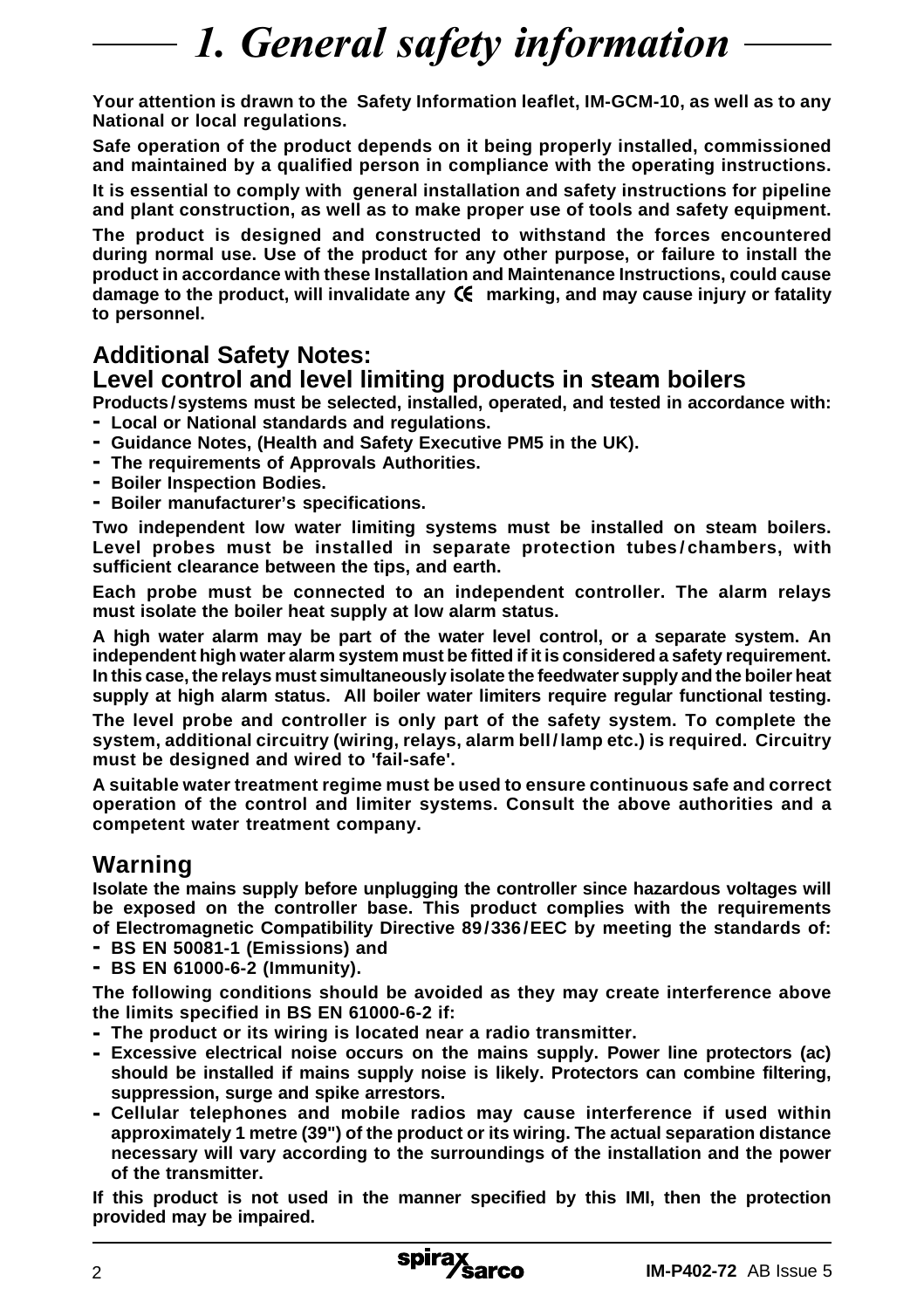# 2. General product information

The Spirax Sarco LC2300 is used to control the positioner of a pneumatic valve in response to a signal from a capacitance probe, providing proportional modulating control of liquid levels. The LC2300 can also be used with any two-wire 4 - 20 mA transmitter, for example for pressure, temperature, or level control using a pressure or differential pressure transmitter. Reverse acting or direct output can be selected.

#### **The controller has a mains on LED, and two level indicators:-**

| The green LED $(>50\%)$                 | Indicates that the output current is greater than 50%.<br>i.e. above the set point output current. |
|-----------------------------------------|----------------------------------------------------------------------------------------------------|
| <b>The amber LED</b> $(>100\% / < 0\%)$ | Indicates that the output is greater than 20 mA<br>or less than $0/4$ mA.                          |

A three stage wave filter gives an averaged output, maintaining a stable signal under the very wide variations in turbulence found in tanks and high output boilers.

The LC2300 is set up before installation to suit the mains supply voltage and to provide the required functions, using internal switches. See Section 4.1, 'Setting up the controller'. Calibration can be altered without removing or dismantling the unit, using the set point and proportional band potentiometers on the front panel.



**Fig. 1**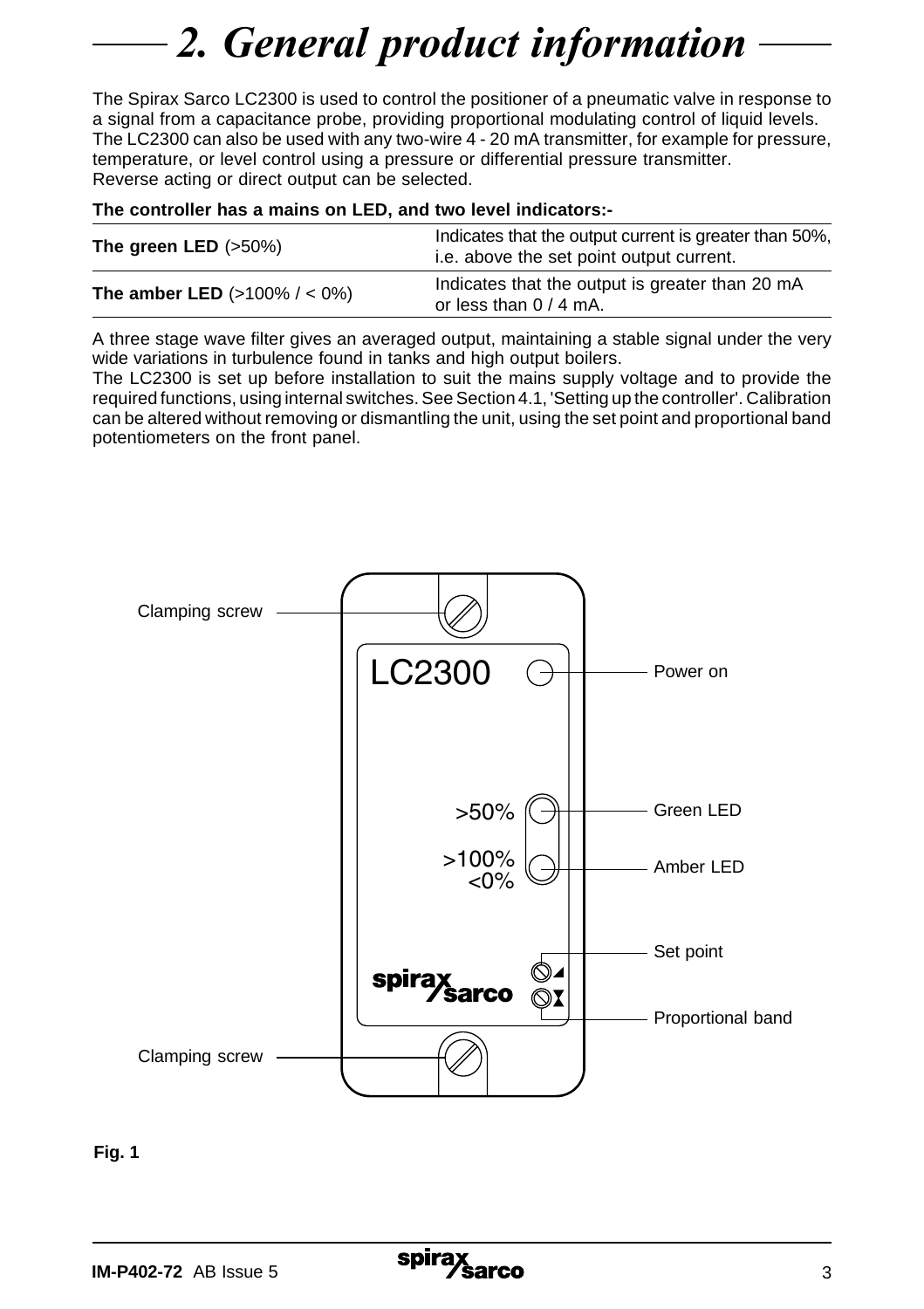### **Technical data Maximum ambient temperature** 55**°**C (131**°**F) **Minimum ambient temperature** 0**°**C (32**°**F) **Pollution degree** 2 **Overvoltage catagory II Indoor use only Altitude** 2 000 m (6 561.5 ft) **Humidity** Maximum relative humidity 80% for temperatures up to 31**°**C (87.8**°**F) decreasing linearly to 50% relative humidity at 40**°**C (104**°**F). **Protection rating IP40 Mains supply voltage 230 V setting 198 V - 264 V - 264 V - 264 V - 264 V - 264 V - 264 V - 432 V - 432 V - 432 V - 432 V 115 V setting Frequency** 50 - 60 Hz **Fuse type** 20 mm cartridge, 100 mA anti-surge (T). For the UL version, replacement fuses must be UL recognised to maintain the integrity of the approval. **Maximum power consumption** 6 VA  $0 - 2V$ **Input 1** 0 - 6 V<br>0 - 20 mA **Selectable inputs** 4 - 20 mA **Input 2** (opposite sense to input 1) 0 - 20 mA 4 - 20 mA **Note:** See separate literature for two element control.  $0 - 20$  mA into 1 kO maximum 4 - 20 mA into 1 kQ maximum **Output (isolated) or**  $20 - 0$  mA into 1 kQ maximum 20 - 4 mA into 1 k $\Omega$  maximum **Wave filter - three stages Filter 1 position** (Minimum damping) 0.07Hz **Response band width Filter 2 position** (Medium damping) 0.02Hz **(designed for slowly varying signals) Filter 3 position** (Maximum damping) 0.01Hz **Set point range** 0% - 100% of input **Proportional band range** 5% - 100% of input **Transducer supply** 24 - 37 Vdc 20mA maximum **Maximum cable length (controller to probe)** 100 m (328 ft)

**Terminal torque rating** 1 N m (9 lbf in)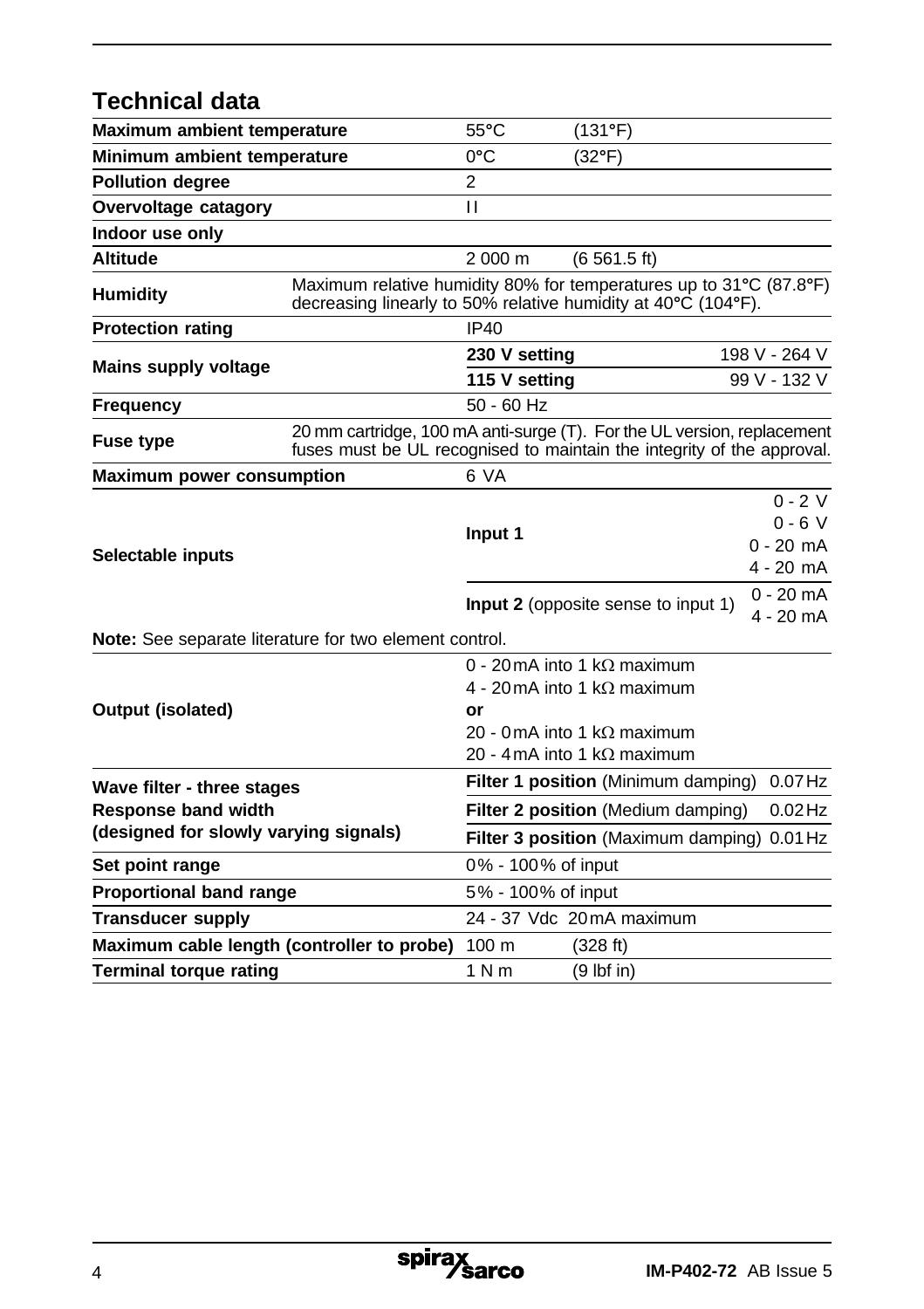# 3. Installation

#### **WARNING**

#### **Isolate the mains supply before unplugging the controller since hazardous voltages will be exposed on the controller base.**

The controller must be installed in a suitable industrial control panel or fireproof enclosure to provide environmental protection (pollution degree 2). Spirax Sarco can provide suitable plastic or metal enclosures (for the standard controller only).

To unplug the controller from its base, undo the two clamping screws and pull the controller straight forwards. Rocking the controller in the vertical plane will ease removal.

The controller may be mounted on a 'top hat' DIN rail using the mounting clip provided, or the clip may be removed and the controller base screwed directly to a chassis plate.

#### **Caution: Allow 15 mm ( <sup>5</sup> / 8") spacing between multiple units for air circulation.**

The controller is for installation category II (Overvoltage category) and must be installed in accordance with IEC 60364 or equivalent. For the US and Canadian markets the controller must be wired in accordance with the National and Local Electrical Code (NEC) or Canadian Electrical Code (CEC). The controller and all connected circuits must have a common isolation system which meets the relevant requirements of IEC 60947-1 and IEC 60947-3 or equivalent. This must be positioned close to the controller and clearly identified as the disconnect device.

A quick blow 3 amp external fuse must be fitted in all phases of the controller supply.

Screened high temperature, 3 core, 1 mm**<sup>2</sup>** (18 - 16 AWG) copper cable is required for the probe wiring. The maximum permitted length is 100 metres (328 ft). Use cable with a suitable temperature rating for the installation. Pirelli FP200 or Delta Crompton Firetuf OHLS are suitable cables for the standard version. Use NEC Class 1 wiring for UL version.

Connect the screens as shown in the wiring diagrams (Section 5).

Cabling should be installed in accordance with BS 6739 - Instrumentation in Process Control Systems: Installation design and practice or local equivalent.

**If the product is not used in the manner specified in this IMI, then the protection provided may be impared.**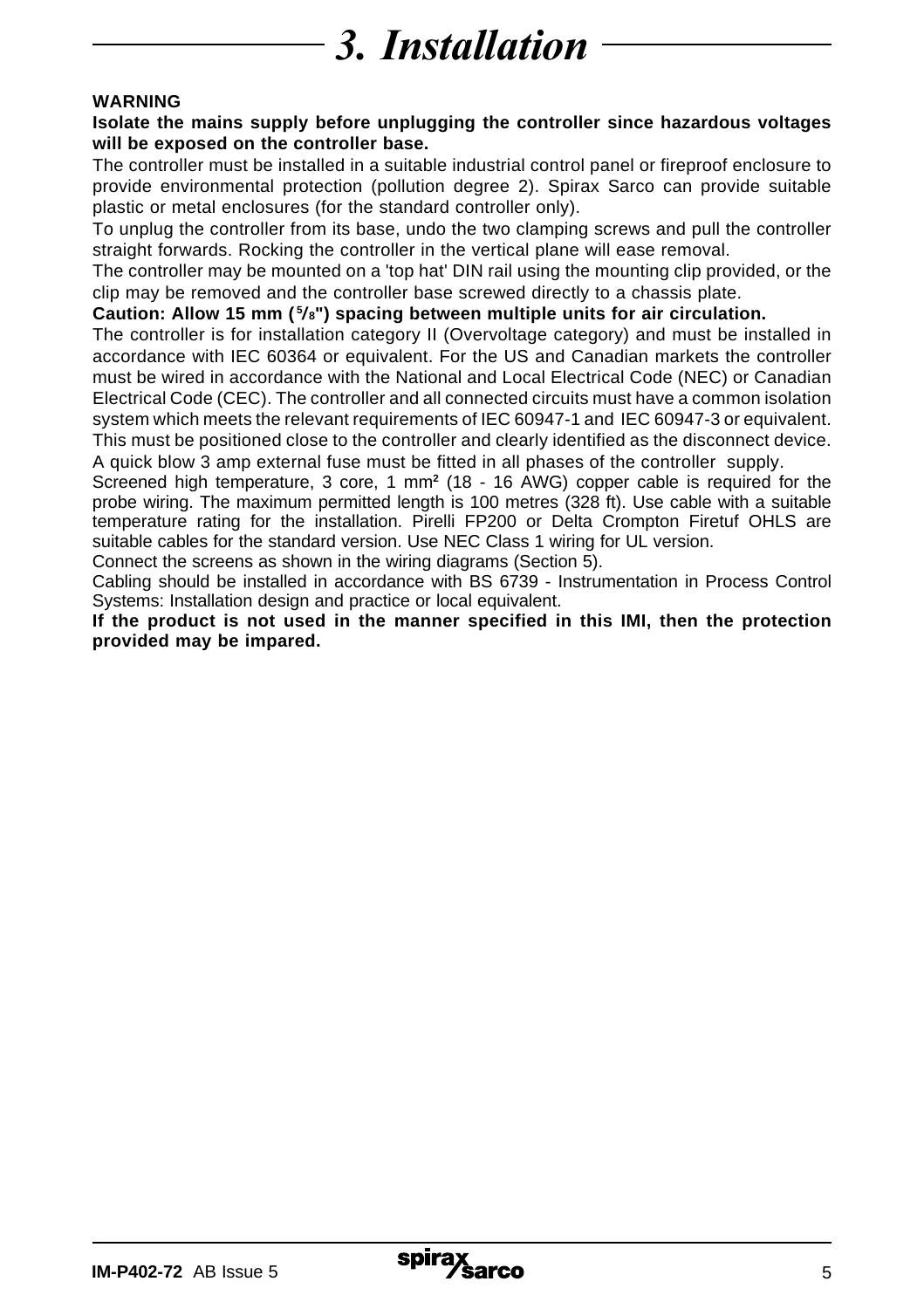# 4. Setting up the controller

## **4.1 Setting up the controller**

### **The controller is supplied set up as follows:**

- **-** 230V mains supply.
- **-** Capacitance probe input (voltage).
- **-** Reducing output with increasing input.
- **-** 4 20mA output.
- **-** Wave filter position 1 (minimum damping).

# **4.2 To change the mains supply voltage:**

- **-** Unplug the controller from its base.
- **-** Remove the rear cover panel.
- **-** Slide out the printed circuit board.
- **-** Slide the voltage selector switch to the 115 V setting.
- **-** Replace the printed circuit board.
- **-** Ensure that the LEDs engage with the holes in the front panel.
- **-** Replace the rear cover panel.

# **4.3 To change the function settings:**

- **-** Unplug the controller from its base.
- **-** Remove the rear cover panel.
- **-** Slide out the printed circuit board.
- **-** An 8-way switch on the printed circuit board determines the controller functions.
- **-** Set the switches to the positions shown in Figure 3 for the chosen functions.
- **-** Replace the printed circuit board.
- **-** Ensure that the LEDs engage with the holes in the front panel.
- **-** Replace the rear cover panel.

**Note** that Switches 4 and 5 are not used.

## **4.4 Current / voltage input - Switches 1 and 2**

The controller is supplied set for use with a capacitance probe, (voltage input), with Switches 1 and 2 OFF.

If a current input is required, for use with a 4 - 20 mA transmitter for example, set Switches 1 and 2 to ON.

## **4.5 Reverse acting output - Switch 3**

The controller is supplied set so that a rising level at the probe will give a falling output from the controller, with Switch 3 OFF.

If a rising controller output is required with a rising input, as when using a differential pressure transmitter for level monitoring, set Switch 3 to ON.

## **4.6 4 - 20 mA / 0 - 20 mA - Switch 6**

The controller is supplied set for 4 - 20 mA output, with Switch 6 OFF. Set this Switch to ON for 0 - 20 mA output.



Slide switch up for 115 V setting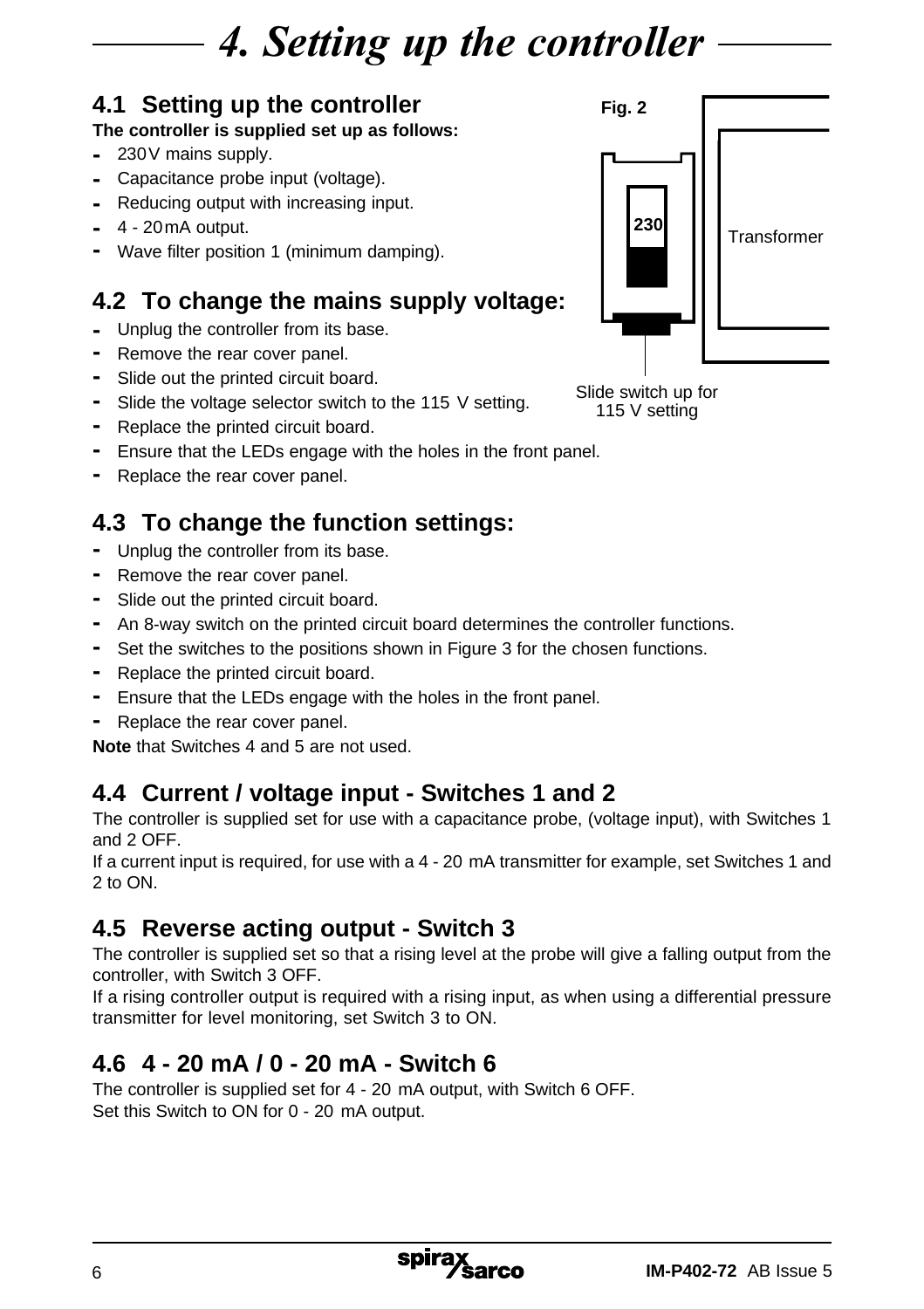### **4.7 Wave filter - Switches 7 and 8**

This feature averages the signal over a longer period for conditions where waves and high turbulence may otherwise cause continuous oscillation of the output signal, giving over-frequent valve movement.

**The unit is supplied set to Filter 1 position**, the least damped response, with Switches 7 and 8 OFF. This position is generally suitable for tanks and small to medium output boilers with a reasonably steady steam demand.

**For Filter 2 position**, medium damped response, set Switches 7 to ON and Switch 8 to OFF. This position should be selected if turbulence is causing the output signal to oscillate, causing over-frequent valve actuation.

For very turbulent conditions (High output boilers subject to wide variations in steam demand), set Switches 7 and 8 to ON.



**Fig. 3 Ex-works settings are as shown above (in bold text)**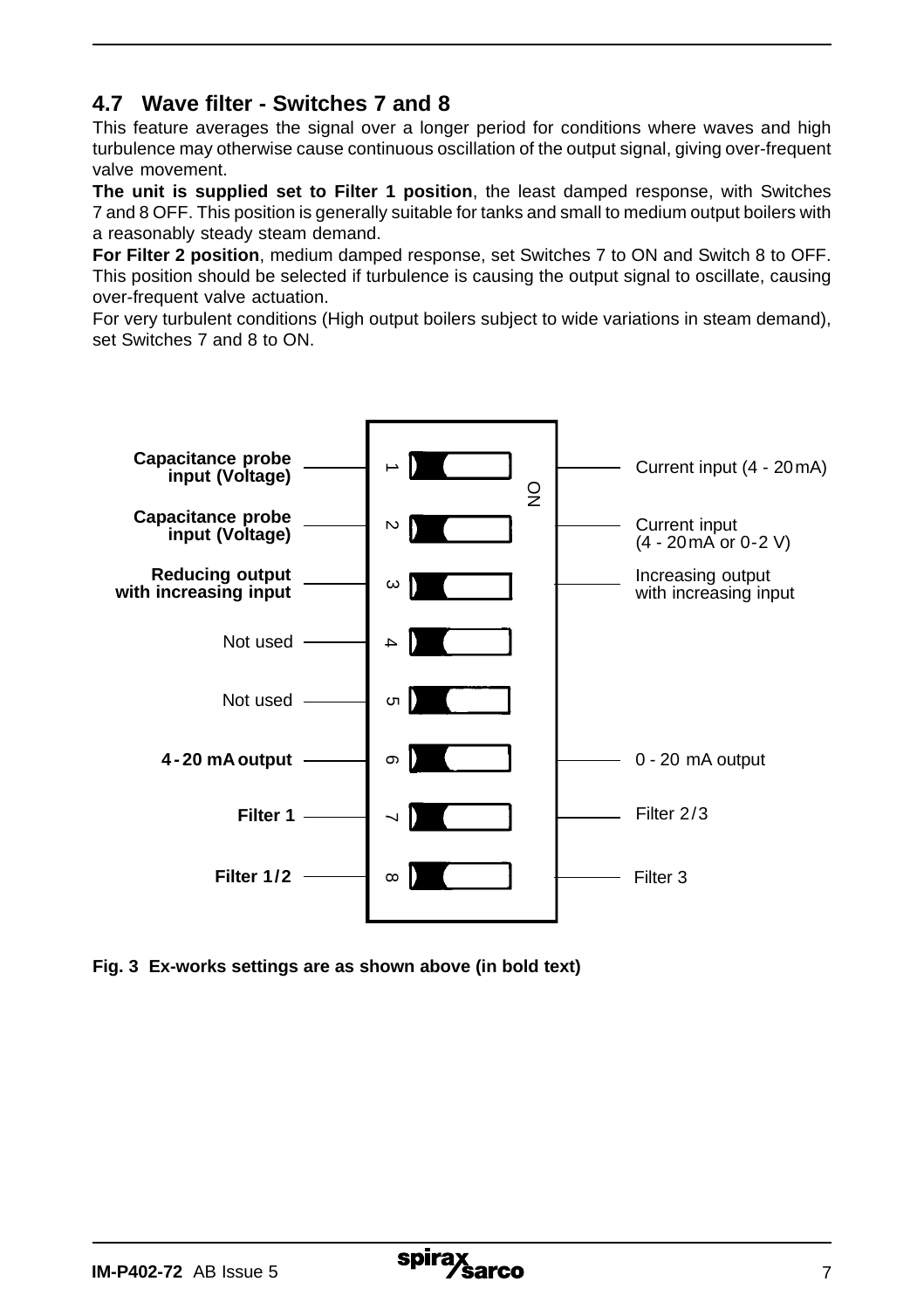# 5. Wiring diagrams

## **5.1 Screen connection**

An earth current loop is created if a wire or screen is connected between two earth points, which are at different potential (voltage). If the instructions are followed correctly, then the preamplifier and controller screen will only be connected to earth at one end.

**Note: The PA20 earth terminal is a functional earth rather than a protective earth.**

A protective earth provides protection from electric shock under a single fault condition. This product has a double insulation and therefore does not require a protective earth.

A functional earth is used in order for the product to operate. In this application, the earth (tank/boiler shell) is used as the common of the probe/preamplifier. It also provides a sink/drain for any electrical interference.

Ensure that the screen is connected to the earth terminal of the PA20 and to the common terminal of the controller.

Ensure the common terminal of the controller is not internally earthed. (All Spirax Sarco boiler controls are internally isolated from earth).

The common terminal of the controller must only be earthed via the PA20.

### **CAUTION:**

**Do not connect the common terminal to an earth local to the controller. To do so may induce an earth current loop, which may reduce the performance or damage the product.**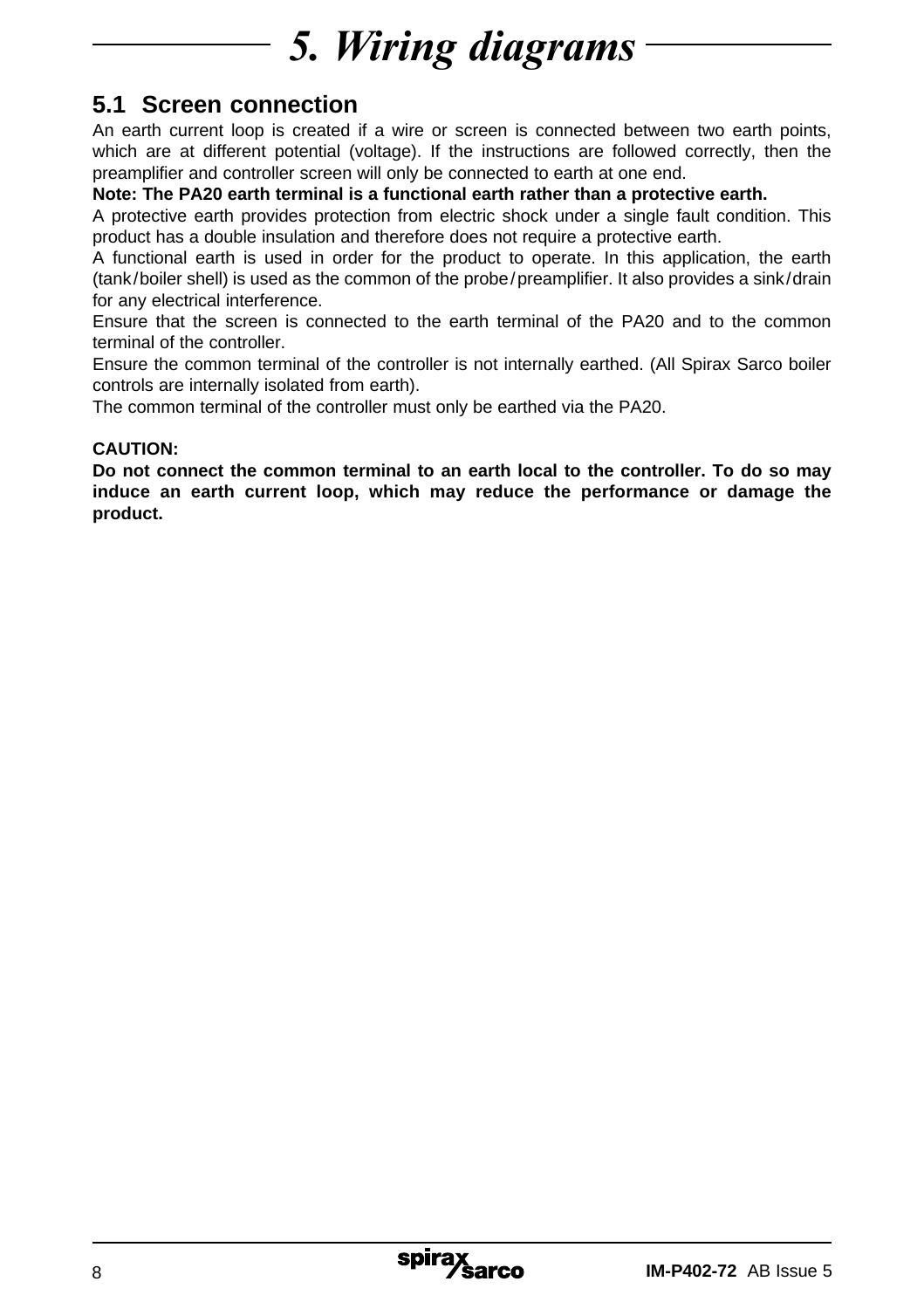## **5.2 Wiring diagram standard version**

#### **4-20 mA Test:-**

Connect ammeter between Terminals 5 and 6. **Do not disconnect loop.**



**Fig. 4**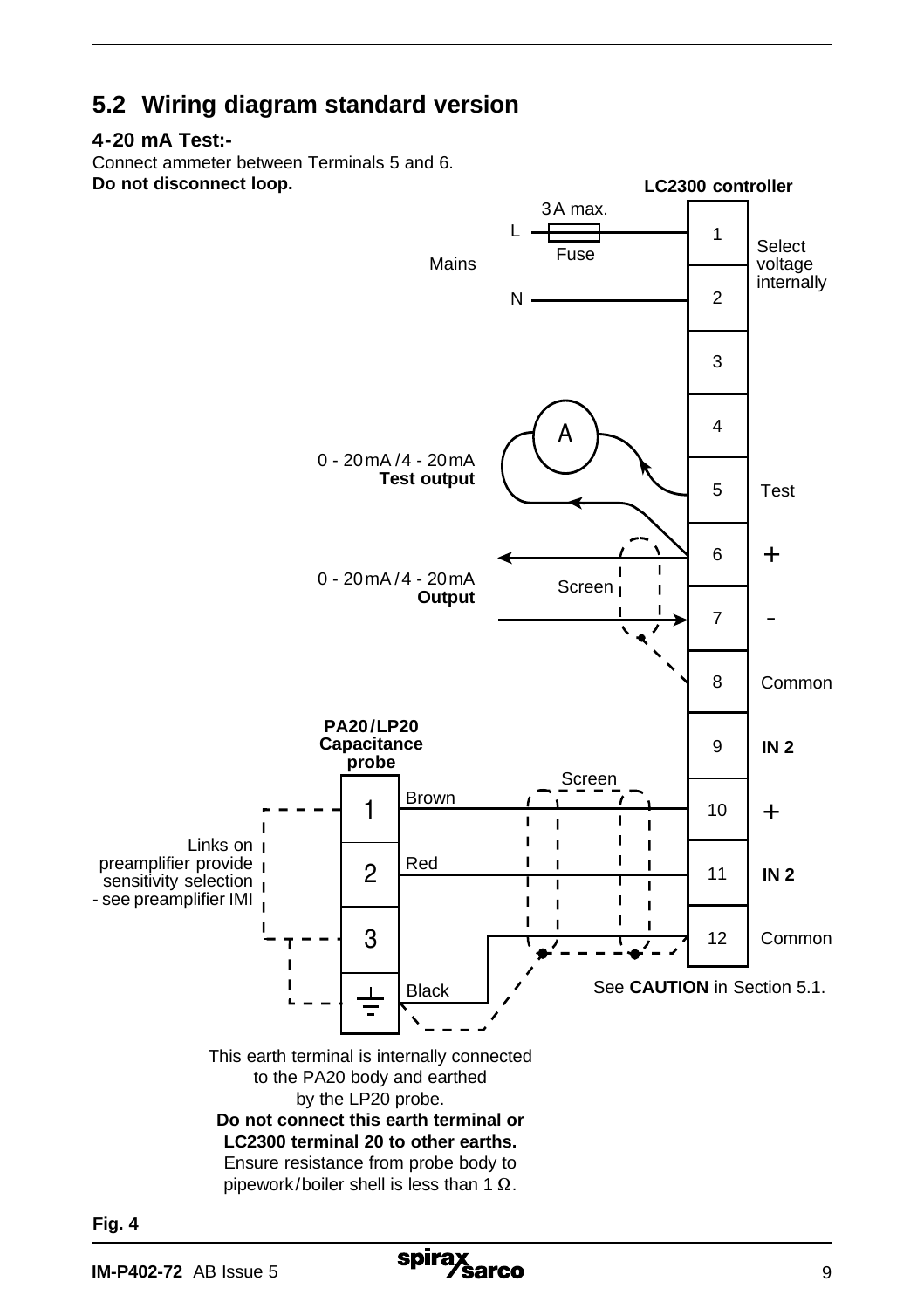# **5.3 Wiring diagram UL version**

## **PA20 preamplifier and LP20 capacitance probe**

(see PA20 and LP20 Installation and Maintenance Instructions)



Ensure resistance from probe body to pipework/boiler shell is less than 1  $\Omega$ .

### **Fig. 5**

## **5.4 Connecting to a 4 - 20 mA level transducer**

The controller can be connected to a self-powered or loop powered 4 - 20 mA level transducer instead of a capacitance probe.

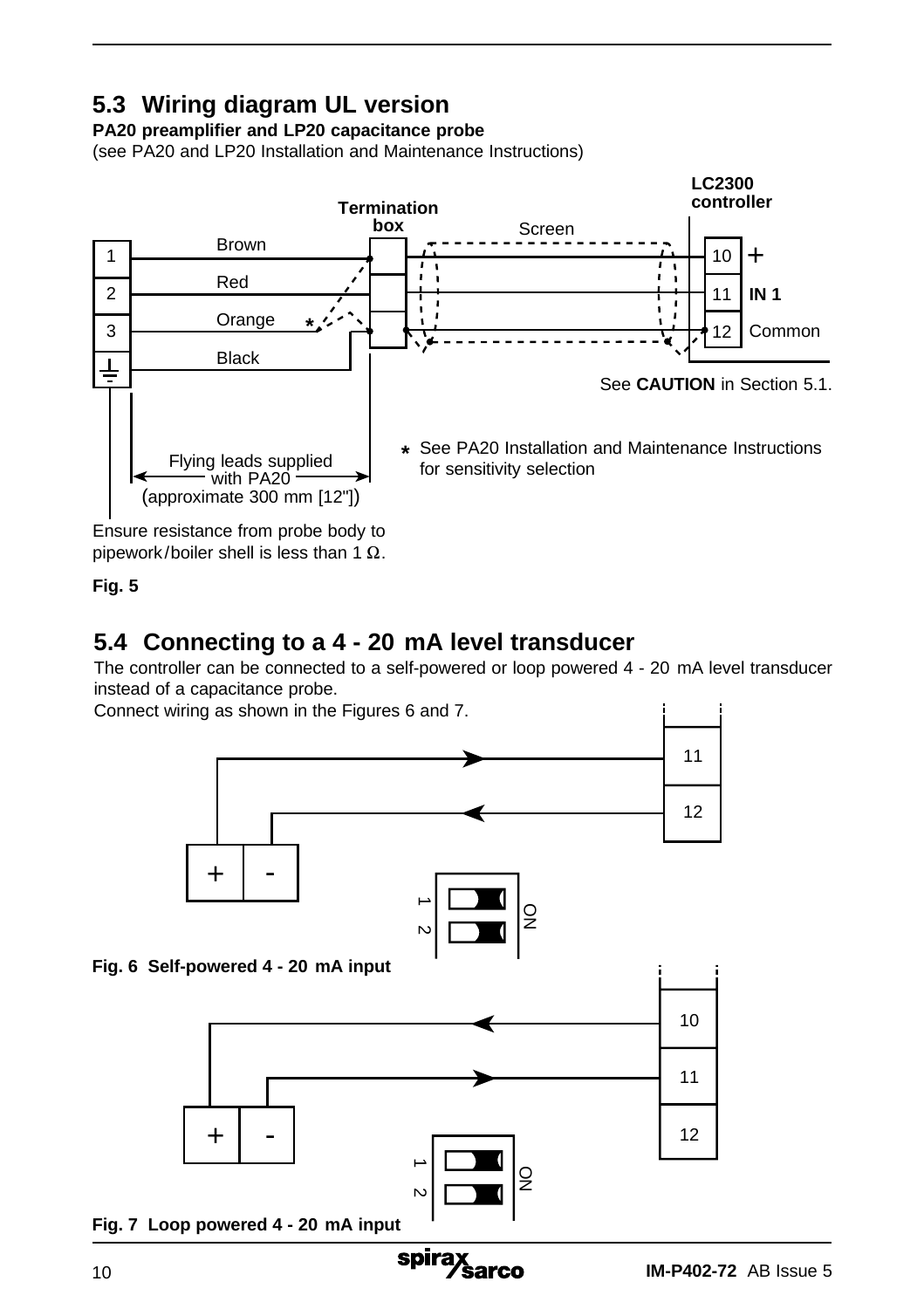## **5.5 Multiple controllers**

Several controllers can be connected to a single capacitance probe or a 4 - 20 mA (self-powered or loop powered) source.

Connect wiring as shown in the Figures 8, 9 and 10.

**Note:** As an example, terminal numbers and switch positions of a second LC2300 are shown. Wiring connections for other Spirax Sarco controllers/transmitters are different, and are given in the individual Installation and Maintenance Instructions.





Additional unit (LC2300 in this example)